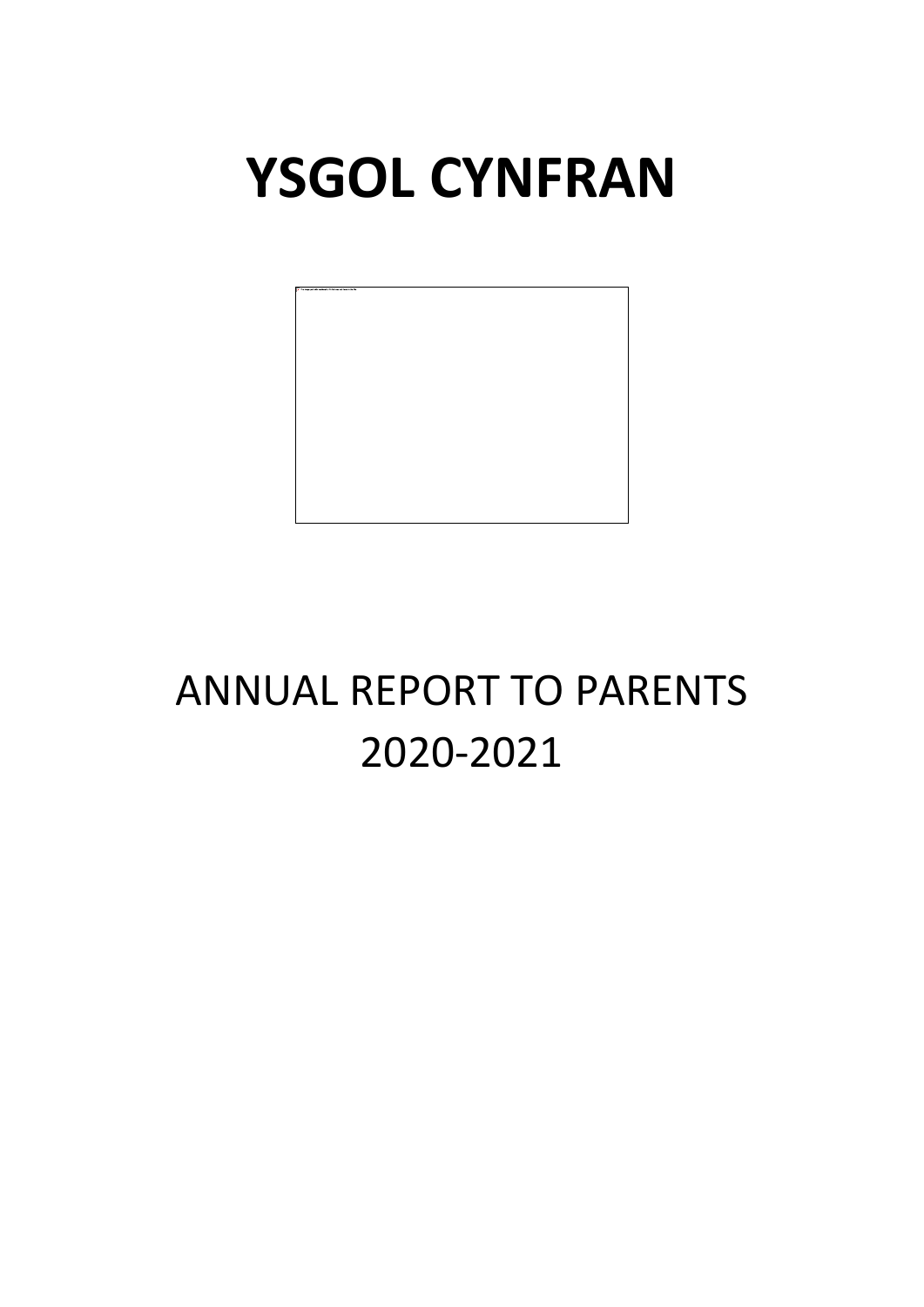Under normal circumstances I would be pleased to share this report with you on behalf of the Governing Body of Ysgol Cynfran, detailing the academic year 2020 - 2021. It would look at the successes of the school during that period, those to whom we have said goodbye and those we have welcomed, as well as the future targets and forward planning of the school.

However, this year, as well as last year has been anything but normal for all of us. The advent of COVID and the subsequent school closures in March have led to a very different year. As such there are aspects of this report that are not available, such as the usual data, attendance figures and so on.

As a governing body we have a strategic role in formulating the aims and policies of the school, and then working with the head teacher and staff to deliver them. We act as a critical friend who asks challenging questions, but who also provides the support and means to achieve any objectives. This year has sent us in a very different direction to normal, with a greater emphasis on health and safety than ever before, in an effort to prepare the school, the staff and our children for a different start to the year, at least. The usual school improvement planning was suspended, for the most part, with the cessation of statutory education.

The pandemic continues to present many challenges to us all, alongside the usual standards, funding and upkeep of the school, and a new curriculum. Ongoing austerity and budget cuts will not improve any time soon. We will continue to work hard to ensure the school is a happy, caring environment that nurtures its pupils, and equips them for the next stage in their education. We hope the challenges of the next year are a little more normal!

On behalf of the Governing Body, I extend our sincere thanks to the whole staff at Ysgol Cynfran, and to you as parents and carers of the children in our school.

Mr G Davies,

Chair of Governors, Ysgol Cynfran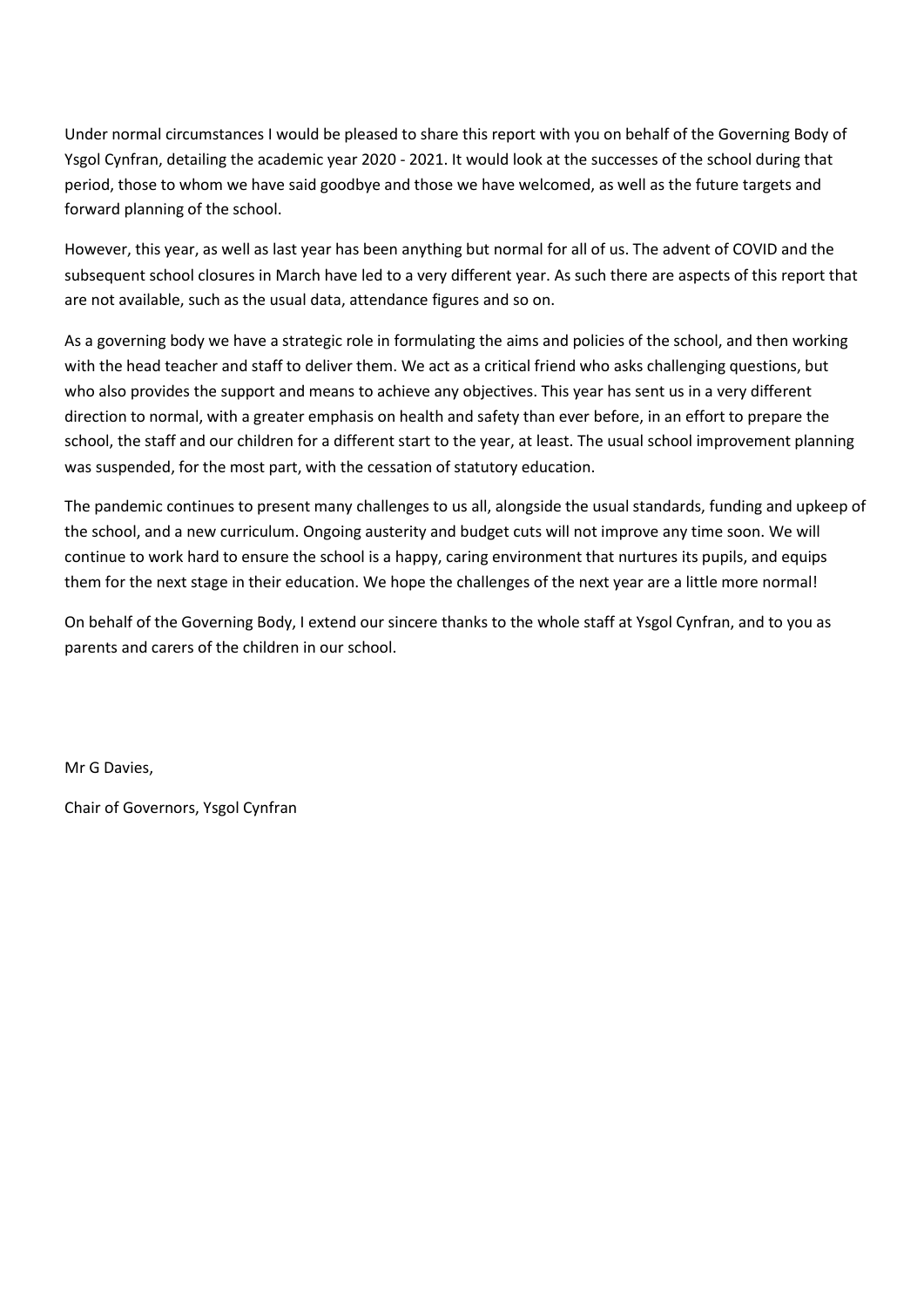# **ANNUAL MEETING WITH PARENTS**

Until 2012, the governing body held or offered to hold an annual meeting for parents with governors. There is no longer a requirement for us to do this, and due to the very small number of parents who have attended these meetings in the past, we do not intend to hold one this year.

However, parents are entitled to request up to three meetings per year with the governing body via petition, as summarised here:

The governing body must hold a meeting within 25 days of receiving the petition, providing that:

- 1. The petition contains the signatures of the required minimum number of parents of registered pupils at the school, which is the lower of the following:
	- i. the parents of 10% of registered pupils, or
	- ii. the parents of 30 registered pupils;
- 2. The meeting requested by parents must be to discuss a matter relating to the school;
- 3. There will be no more than three meetings held during the year in which the first petition is received;
- 4. There are sufficient school days left in the school year for the meeting to be held.

(School Standards and Organisation (Wales) Act 2013)

The timing of this report has returned to normality, but as stated, we are far from operating a service under 'normal' conditions

Owing to the above, Welsh Government stated again there would be no expectations for the following:

- Individual school performance
- Absence of pupils
- Target setting

Financial position at April 2021:

| Total resources -   | £886,907.82 |
|---------------------|-------------|
| Total expenditure - | £964,867.63 |
| Income received -   | £122,241.52 |
| Carryover -         | £44,281.71  |
| % as carryover -    | 4.99%       |

# *PROSPECTUS CHANGES*

The prospectus is changed every year if necessary to reflect any alterations in staff. It also reflects any other significant changes to the school that may affect pupils. A supplement is published with the prospectus, giving details of important dates and other information as needed.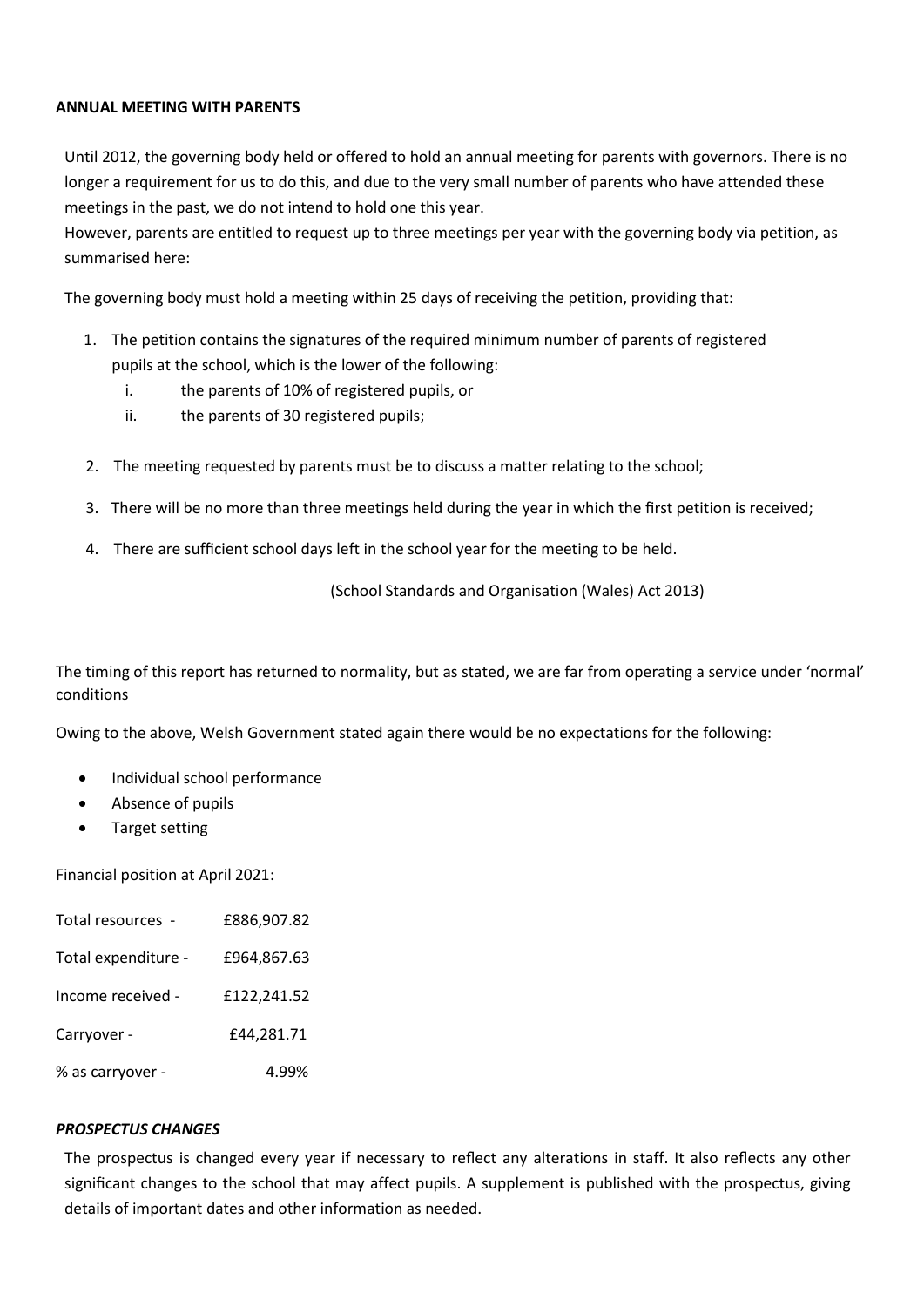# *PUPIL INFORMATION for 2020-21*

Number of pupils on role = 175 full-time & 23 part-time = 198 Number of pupils eligible for free school meals = 70 Number of pupils with Statements = 2 Number of pupils with special educational needs but no statement = 55

Number of permanent exclusions in the 2020-2021 school year = 0 Number of fixed term exclusions in the 2020-2021 school year = 18 sessions (9 days)

### *SCHOOL POLICIES*

School policies are constantly being reviewed and updated in line with Welsh Government, the local authority and the Consortium. All policies are reviewed and ratified annually or every three years depending on the nature of the policy.

All year groups are based in bright and functional classrooms within the main school building. Outdoor learning areas continue to be developed in line with our desire to provide all children with exciting, interesting and innovative opportunities to learn outside as well as indoors. The school has two additional classrooms now, housing Year 6 and the Pre School.

Children with Additional Learning Needs (ALN) are fully catered for. This takes place in withdrawal sessions with Teaching Assistants, and in mainstream lessons where work is differentiated according to ability. The school is accredited for its approach to meeting the needs of children with Autism. There is also a focus on more able and talented children who are undertaking activities during the week to match their abilities, in lessons, undertaking specific activities.

The school makes use of specialist external providers to support children with ALN, including education psychologist, school nurse, CAMHS, school based counselling, Speech & Language, Learning Support (dyslexia support), Sensory Support, Autistic Support, Outreach Support, Occupational Therapy, Physiotherapy, Childhood Development Support. In consultation with these agencies, resources, appropriate strategies and intervention are provided to children who qualify.

The curriculum is delivered making use of a full range of pedagogical principles, and making use of the indoor and outdoor space wherever it is determined to be most beneficial to children and their ways of learning. It includes making use of the outdoor space in school, in the local area, and at settings such as Llechwedd, Dangerpoint, Bodnant Gardens. These trips have been paused during Covid restrictions. Learning is pupil led where possible, taking into account the interests of the children. It is also delivered in topics and through the use of role play and drama.

The school prides itself on promoting an active lifestyle for all learners. Physical Education is provided to all children through the year. All teaching staff have been trained by a former P.E. lecturer from Bangor University to deliver Physical Literacy; a programme which aims to enhance P.E. activities with literacy included. We run a number of after school clubs through the year. Children in Year 1, 2, 3, 4, 5 & 6 visit the Leisure Centre each year for a programme of swimming lessons. Children in Years 3, 4, 5 & 6 have the opportunity to attend outdoor residential centres at Pentrellyncymer and Nant Bwlch y Haearn. The school also pioneered Wheelie Wednesday which appeared on YouTube:

[http://www.youtube.com/watch?v=\\_QVSzHfD3yE.](http://www.youtube.com/watch?v=_QVSzHfD3yE) This has now been extended to include activities on every dinner playtime. We also operate Freeplay where children use their imagination and make use of resources provided (using recycled products stored in our blue container). With Covid restrictions, some of these activities continue to be on hold. However, we are delighted that all Junior year groups attended Pentre and Nant this summer.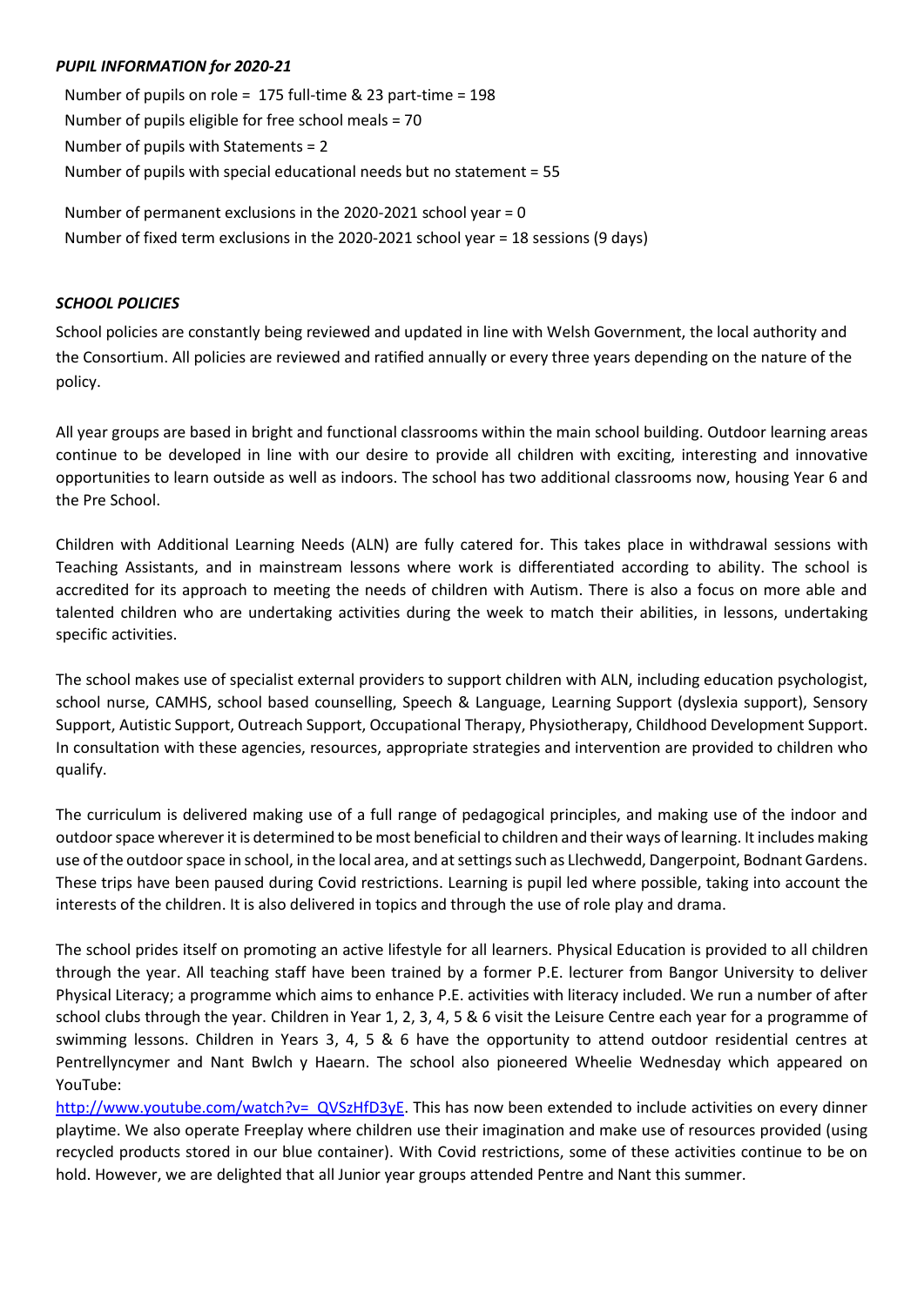All children take part in the Christmas performances. We also now provide musical instrument lessons across guitar, violin, piano and drums. We host summer and winter orchestral performances each year. All of these have paused during the pandemic.

Attendance is monitored by the headteacher. All absences are expected to be reported to school. These are recorded and where holidays are requested, authorised for the first ten days of absence. It is expected that requests for holiday absence are minimal. The school rewards 100% termly attendance with a free family swimming voucher to Colwyn Bay Leisure Centre. Again, this has been significantly impacted by Covid-19 absences.

Whilst children are taught through the medium of English, every effort is made to deliver as much possible through the medium of Welsh, including incidental use, and focussed use in lessons. This begins with colours, weather, age, name at Nursery and Reception. By the end of Key Stage 2, we expect children to speak with confidence in the present and past tense and occasional use of the future tense.

Ysgol Cynfran is a healthy school with a Gold status that was reassessed in 2013. We have a healthy fruit shop, and encourage water to be drunk throughout the school day. Breakfast and Hot dinners conform to the requirements as set out by the County catering team for a balanced, nutritious meal.

As a statutory requirement in this report, we confirm the school has various toilet facilities through the school for Playgroup, Early Years and Junior aged children. All are cleaned on a daily basis, and additionally where appropriate.

The school is very proud of its links with the community. It works with the secondary High School, and cluster primary schools across a number of initiatives. It also works with the Police and Environmental Services. We offer parents of pre Nursery aged children a Come & Play set of sessions to introduce children and families to school procedures. Additionally, all year groups aim to host a celebration open afternoon / parent evening every term. We are also keen to encourage volunteer readers to work with year groups, and have a volunteer working with many year groups. We are also very fortunate to have a retired teacher deliver cooking lessons to year 5 every year. This has been taking place, albeit on a restricted basis.

Term dates, staff training days and school holidays are attached together with a list of Governors.

# *COMPLAINTS*

We pride ourselves on our open door policy, and aim to resolve concerns informally and amicably through parent teacher communication. Any unresolved issues should be brought to the head teacher or the deputy head teacher in the first instance. Parents who remain dissatisfied may then contact the chair of governors via the school. The chair may then deal with the complaint, raising the matter with the full governing body as appropriate. Our complaints policy is available from the school office, or via the website.

# *TERM DATES 2021 / 2021*

| <b>TERM DATES</b>     | <b>Begin</b> | Half term    |          | End      | No. of school |
|-----------------------|--------------|--------------|----------|----------|---------------|
|                       |              | <b>Begin</b> | End      |          | Days          |
| Autumn                | 01.09.21     | 22.10.21     | 01.11.21 | 22.12.21 | 75            |
| Spring                | 06.01.22     | 18.02.22     | 28.02.22 | 08.04.22 | 60            |
| Summer                | 25.04.22     | 27.05.22     | 06.06.22 | 20.07.22 | 53            |
|                       |              |              |          |          | 188           |
|                       |              |              |          |          |               |
| <b>Staff Training</b> | 01.09.21     | 06/07.01.22  | $18 -$   |          |               |
| <b>Days</b>           |              |              | 20.07.22 |          |               |